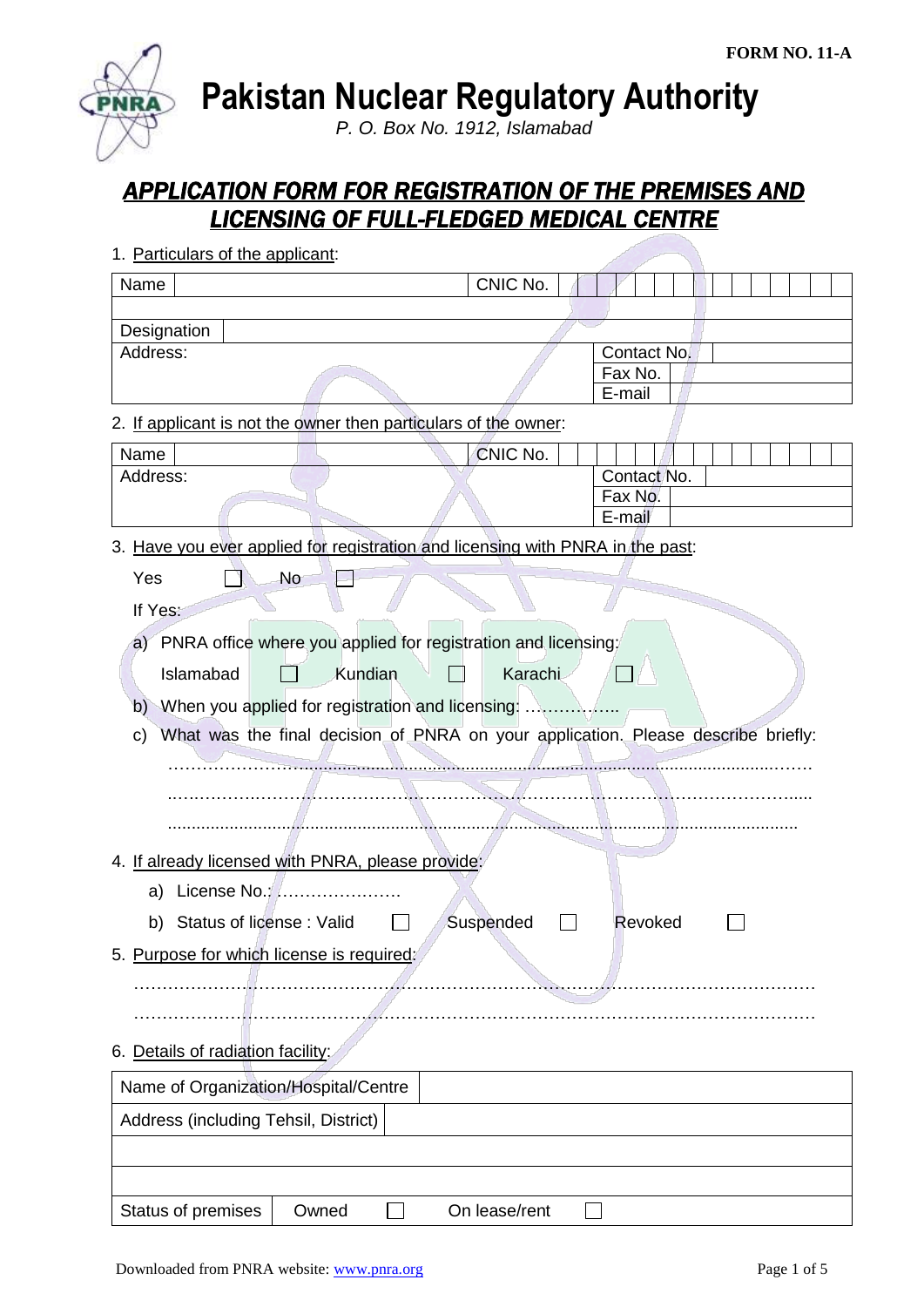#### 7. Specifications of Radioactive Material/Radiation Generator:

#### a) Sealed Radioactive Source (SRS)(Therapeutic/Calibration/Blood Irradiation Source)

| Radionuclide(s) | Source I<br>ID. No. | Model<br>No. | Manufacturer | Initial<br>Activity<br>with Date | Present<br>Activity<br>with Date | Country of<br>Origin | Physical<br>Form |
|-----------------|---------------------|--------------|--------------|----------------------------------|----------------------------------|----------------------|------------------|
|                 |                     |              |              |                                  |                                  |                      |                  |
|                 |                     |              |              |                                  |                                  |                      |                  |
|                 |                     |              |              |                                  |                                  |                      |                  |
|                 |                     |              |              |                                  |                                  |                      |                  |
|                 |                     |              |              |                                  |                                  |                      |                  |
|                 |                     |              |              |                                  |                                  |                      |                  |
|                 |                     |              |              |                                  |                                  |                      |                  |

### b) Unsealed Radioactive Sources (USRS)(Therapeutic/Diagnostic)

| Radionuclide(s) | Pharmaceutical<br>to be labeled | Manufacturer | Activity to be<br>purchased per month | Country<br>of Origin | Purpose |
|-----------------|---------------------------------|--------------|---------------------------------------|----------------------|---------|
|                 |                                 |              |                                       |                      |         |
|                 |                                 |              |                                       |                      |         |
|                 |                                 |              |                                       |                      |         |
|                 |                                 |              |                                       |                      |         |
|                 |                                 |              |                                       |                      |         |
|                 |                                 |              |                                       |                      |         |
|                 |                                 |              |                                       |                      |         |

## c) Radiation Generator in Radiotherapy (LINAC, X-ray/CT Simulator etc.)

| Apparatus Type | Sr./ID. No. | Model No. | Manufacturer | Maximum<br>Voltage<br>of<br><b>Radiation Apparatus</b> | Country of<br>Origin |
|----------------|-------------|-----------|--------------|--------------------------------------------------------|----------------------|
|                |             |           |              |                                                        |                      |
|                |             | w.        |              |                                                        |                      |
|                |             |           |              |                                                        |                      |
|                |             |           |              |                                                        |                      |
|                |             |           |              |                                                        |                      |
|                |             |           |              |                                                        |                      |
|                |             |           |              |                                                        |                      |
|                |             |           |              |                                                        |                      |

# d) Radiation Generator in Diagnostic Radiology (Conventional, Mammography etc.)

| Apparatus type | Sr./ID. No. of<br>X-ray Tube. | Model No. | Manufacturer | Maximum<br>Voltage (kV) | Maximum<br>Current (mA) |
|----------------|-------------------------------|-----------|--------------|-------------------------|-------------------------|
|                |                               |           |              |                         |                         |
|                |                               |           |              |                         |                         |
|                |                               |           |              |                         |                         |
|                |                               |           |              |                         |                         |
|                |                               |           |              |                         |                         |
|                |                               |           |              |                         |                         |
|                |                               |           |              |                         |                         |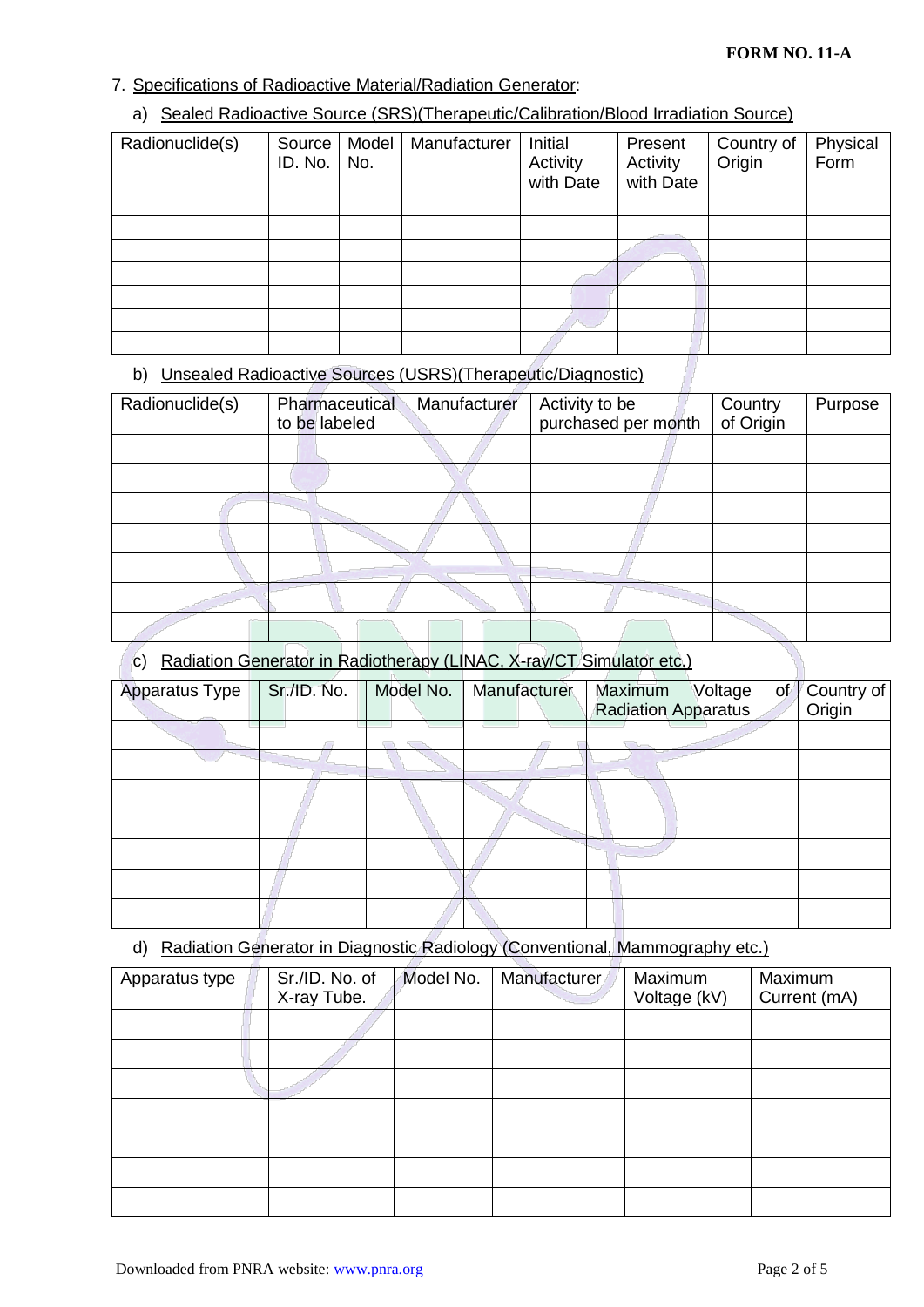#### 8. Details of equipment:

#### a) Gamma/PET Camera

| Apparatus<br>Type | Sr./I.D. No.                          | Model No. | Manufacturer | Country of Origin |
|-------------------|---------------------------------------|-----------|--------------|-------------------|
|                   |                                       |           |              |                   |
|                   |                                       |           |              |                   |
|                   |                                       |           |              |                   |
|                   |                                       |           |              |                   |
| b)                | Dose Calibrator/Multichannel Analyzer |           |              |                   |

#### b) Dose Calibrator/Multichannel Analyzer

| Apparatus<br>Type |  | Sr./I.D. No.   Model No.   Manufacturer   Date of Calibration   Country of Origin |  |
|-------------------|--|-----------------------------------------------------------------------------------|--|
|                   |  |                                                                                   |  |
|                   |  |                                                                                   |  |
|                   |  |                                                                                   |  |
|                   |  |                                                                                   |  |

9. Particulars of Radiation Oncologist(s)/Nuclear Physician(s)/Radiologist(s)/Medical Physicist(s)/Radiation Protection Officer(s)/Radiation Technologist(s) etc.:

| Name | <b>Designation</b> | CNIC No. | Age | Qualification | Experience/Training |
|------|--------------------|----------|-----|---------------|---------------------|
|      |                    |          |     |               |                     |
|      |                    |          |     |               |                     |
|      |                    |          |     |               |                     |
|      |                    |          |     |               |                     |
|      |                    |          |     |               |                     |
|      |                    |          |     |               |                     |
|      |                    |          |     |               |                     |

#### 10. Radiation monitoring equipment:

| Type of<br>Instrument | Sr./ID.<br>No. | Model<br>No. | Manufacturer | Radiation<br><b>Detected</b> | Energy &<br><b>Dose</b><br>Range | Purpose<br>0f<br>Monitoring | Date of<br>Calibration |
|-----------------------|----------------|--------------|--------------|------------------------------|----------------------------------|-----------------------------|------------------------|
|                       |                |              |              |                              |                                  |                             |                        |
|                       |                |              |              |                              |                                  |                             |                        |
|                       |                |              |              |                              |                                  |                             |                        |
|                       |                |              |              |                              |                                  |                             |                        |
|                       |                |              |              |                              |                                  |                             |                        |
|                       |                |              |              |                              |                                  |                             |                        |

#### 11. Arrangements for personal dose monitoring:

- a) Type of Dosimeter (Film/TLD etc.): ....................................................................
- b) Dosimetry Service Provider Name: ....................................................................
- c) Frequency of Dosimeter Exchange for Dose Assessment: ................................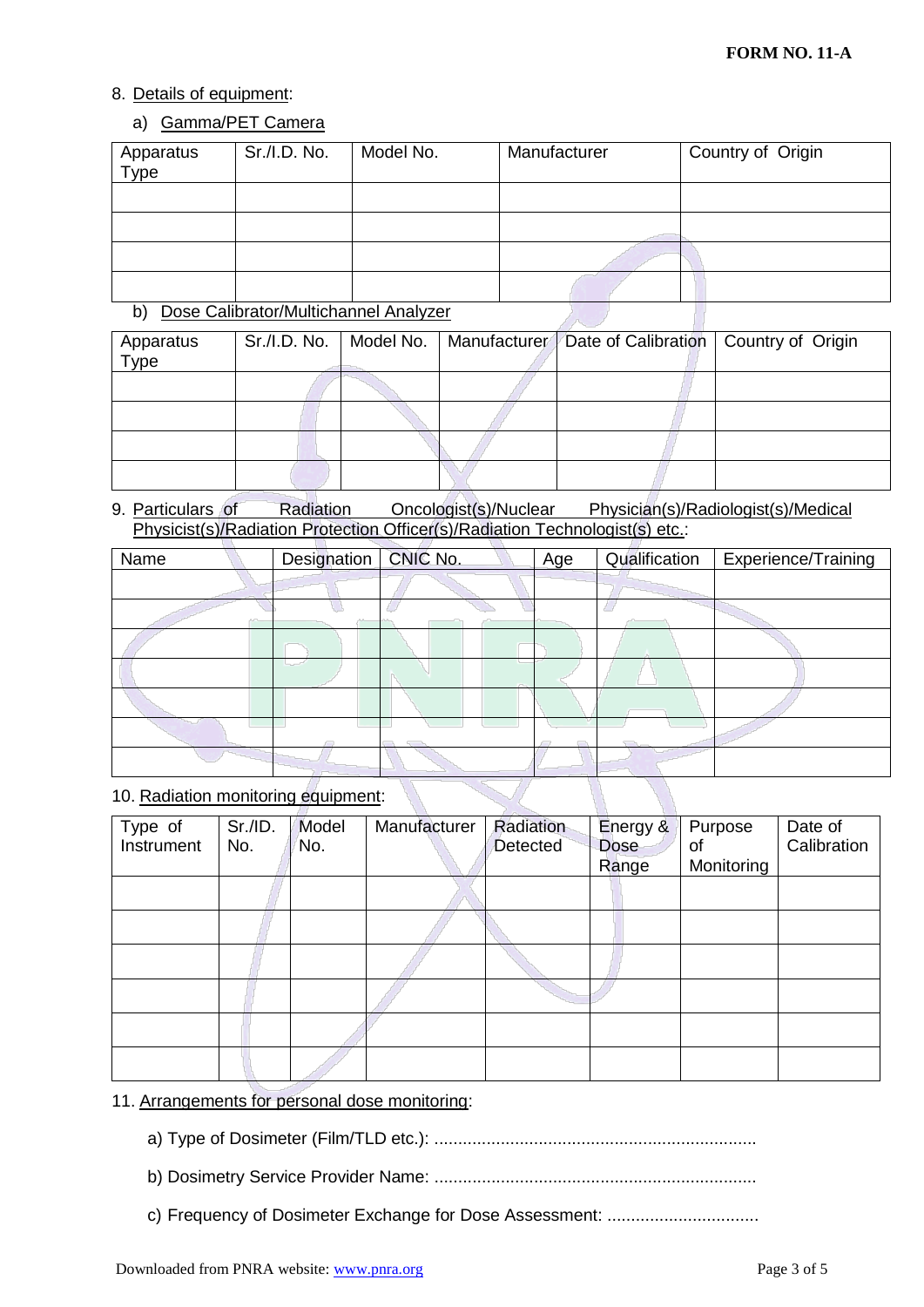12. Arrangements for safe and secure storage of radioactive source(s):

……………………………………………………………………………………………………….. …............................................................................................................................................ ...............................................................................................................................................

#### 13. License Fee Information:

a) License fee may be submitted via **Askari Bank** (All branches). The Askari bank challan may be obtained from respective Regional Directorate or may be downloaded from:<https://www.pnra.org/bankChalan.asp>

OR

b) License fee may be submitted via Pay Order/Bank Draft in favor of **"Director Finance PNRA, Islamabad".** In this case, please provide the following details:

I, hereby, affirm that all the particulars given above are correct to the best of my knowledge and belief and I undertake to abide by the provisions of PNRA Ordinance - 2001, Regulations for the Licensing of Radiation Facility (ies) other than Nuclear Installation(s) - PAK/908, all other applicable PNRA Regulations, imposed license conditions and directives issued by the Authority from time to time including any guidelines or amendments/revisions issued thereto.

|                   | Signature of the Owner: _<br>Signature of the Applicant:                                                                         |                   |                   |  |
|-------------------|----------------------------------------------------------------------------------------------------------------------------------|-------------------|-------------------|--|
|                   | Dated:                                                                                                                           | Dated:            |                   |  |
|                   |                                                                                                                                  | Seal of Office:   |                   |  |
|                   | Please check the following documents are attached/submitted:                                                                     |                   |                   |  |
| Ť.<br>ii.<br>iii. | Copy of CNIC of Applicant<br>Copy of CNIC of Owner (if applicant is not the owner)<br>Copy of CNIC(s) of all Radiation Worker(s) | Yes<br>Yes<br>Yes | No<br>No.<br>No.  |  |
| iv.<br>V.<br>vi.  | Copy of Ownership/Lease Documents<br>Safety Analysis Report (SAR)<br>Radiation Protection Program (RPP)                          | Yes<br>Yes<br>Yes | No.<br>No.<br>No. |  |
| vii.<br>viii.     | Radioactive Waste Management Program (RWMP)<br>Radiation Emergency Plan (REP)                                                    | Yes<br>Yes        | No.<br>No.        |  |
| ix.<br>Х.         | <b>Physical Protection Plan (PPP)</b><br>Quality Assurance Program (QAP)                                                         | Yes<br>Yes        | No.<br>No.        |  |
| xi.<br>xii.       | Initial Decommissioning Plan<br>Experience/Training Certificate(s) of Radiation Worker(s)                                        | Yes<br>Yes        | No.<br>No.        |  |

xiii. Pay Order/Bank Draft/Copy of Bank Challan Yes No